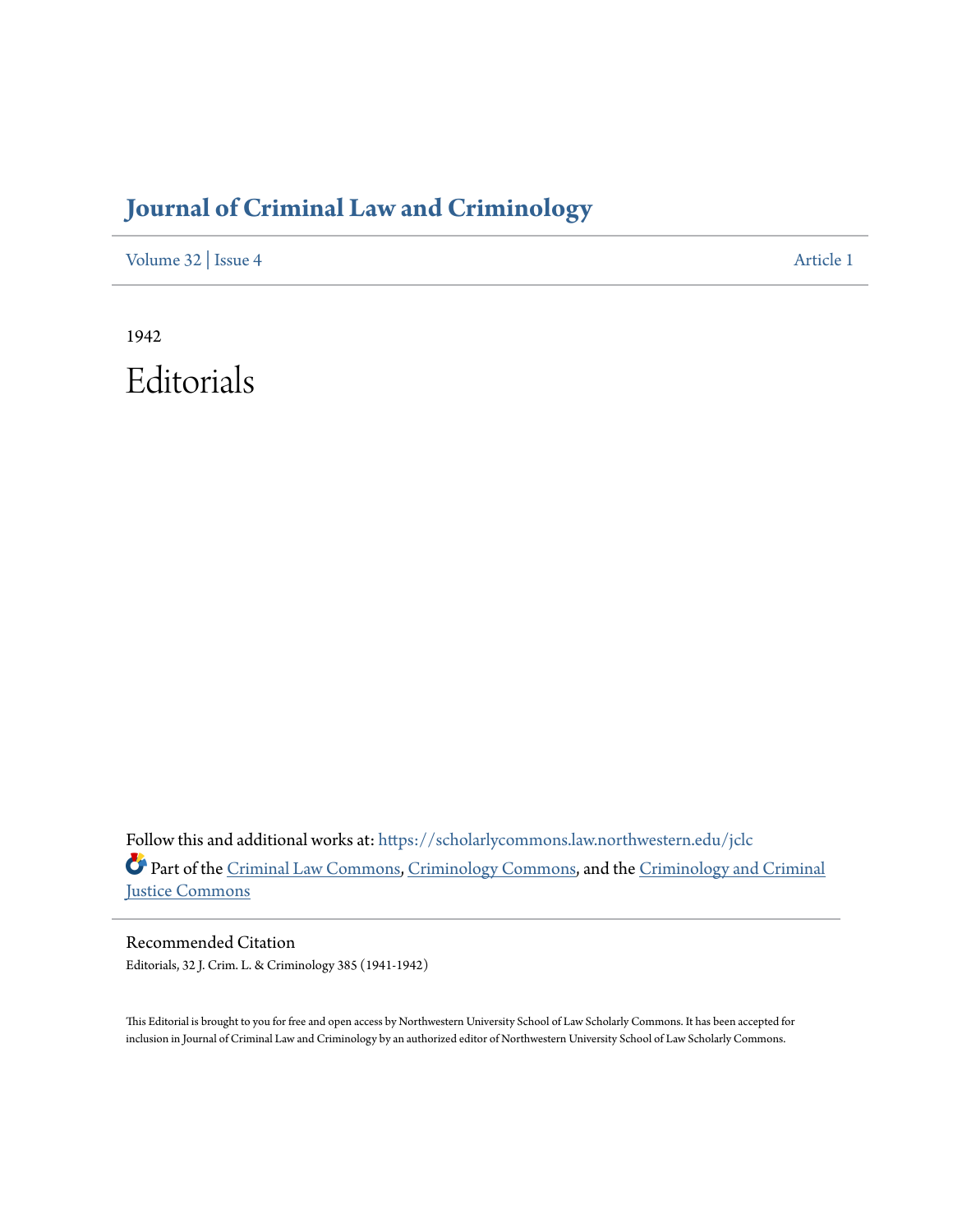## **EDITORIALS**

## NEWMAN FREESE BAKER

Newman Freese Baker, Professor of Law in Northwestern University, and Business Manager and Associate Editor of this *Journal*, lost his life on September 5, 1941, in an automobile accident near Baton Rouge, Louisiana.

Professor Baker was born at Worthington, Indiana, in 1898. Southwestern College at Winfield, Kansas, gave him his undergraduate training. After army service during the Great War, graduate studies at the University of Missouri brought him the degree of Master of Arts. His education in the law was at the same institution and at the University of Chicago, from which last he obtained the degree of Doctor of Juridical Science in 1926. His call to the teaching vocation came early: before completion of his legal studies he had already been instructor in history at the University of Missouri as well as at the State Teachers College of Kirksville, Missouri, and Professor of Political Science at the Oklahoma City College. He was admitted to the Missouri bar in 1926, spent a year in practice, and then entered upon his definite career as a teacher of law. This led him first to the University of Wisconsin, next to Louisiana State University and then to Tulane University at New Orleans. Finally, in 1930, he came to Northwestern as an Associate Professor.

These are the dry and summary data which externally mark the educational and professional life of one whose vividness of personality was apparent to all with whom he came in contact. His, too, was a strikingly attractive personality: none of whatever class or condition but found pleasure in association with him; and he, in his turn, enjoyed to the full that association. His sympathetic understanding of others and the sparkle lent by his balanced sense of humor made him pre-eminently "meet for converse with his kind." His was a personality unassuming even to the point of underrating its own talents; a personality from which, despite high maturity of achievement, there seemed to flow a continuing youth with all the buoyancy and elasticity which this implies; a personality characterized by simplicity and sincerity and yet by an inborn but exquisite tact which served to create and maintain the affection of others. His was a personality conspicuously clothed with a gift for friendship which radiated throughout his dealings with his fellow-men; a personality intense and eager in its devotion to public service, courageous and adventurous in its quest of the truths essential to effectuate that devotion.

Possessing attributes such as these, along with soundness of scholarship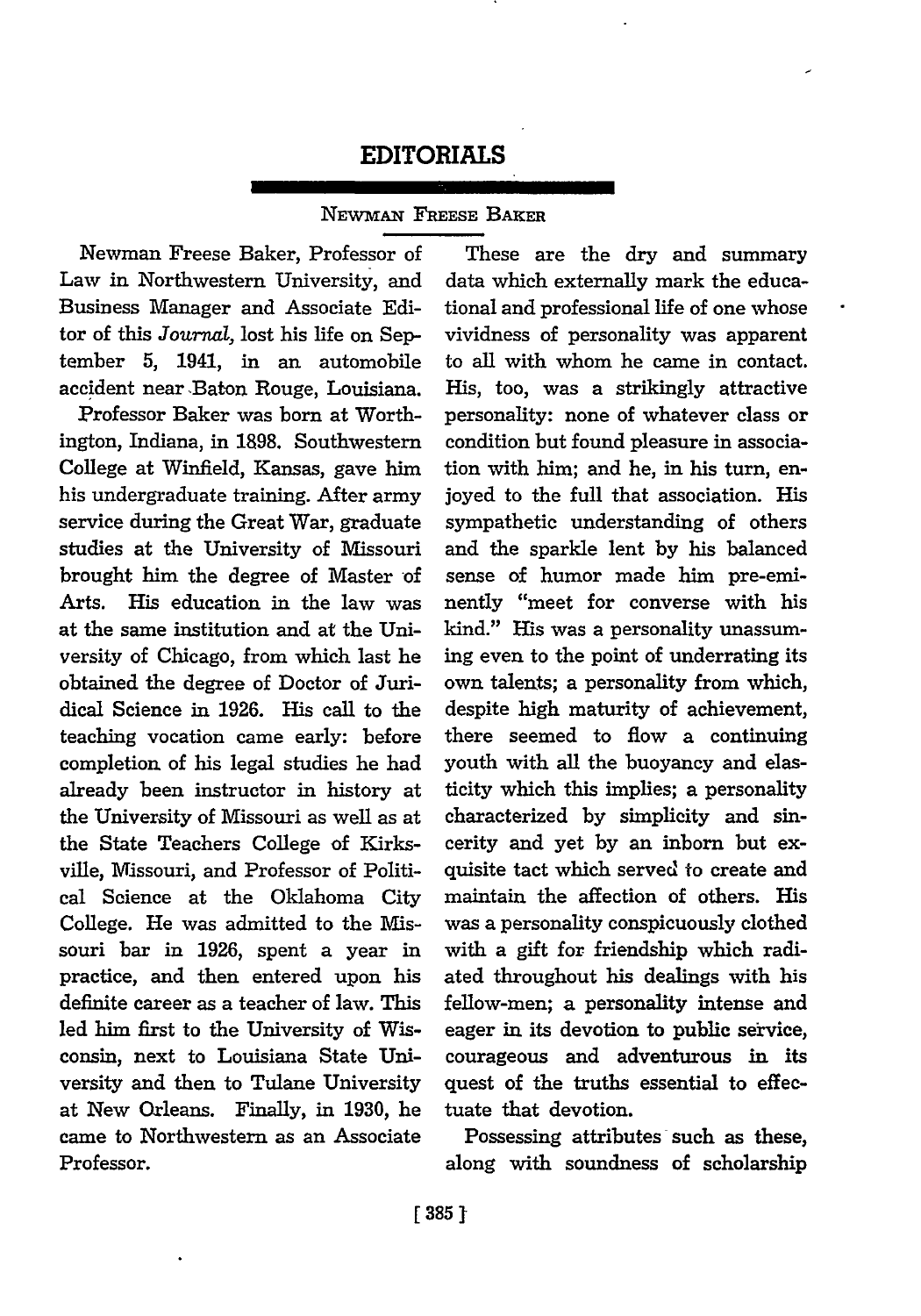and solidity of attainment, he could not fail to be a **highly** successful teacher. To the student he did not declaim from on high: he could laugh with him as well as work with him. His, indeed, was rather the attitude of an elder brother, always patient and tolerant, taking infinite pains to make things clear, but ever seeing to it that the task was well and thoroughly done. It is easy to say of a teacher that he endeared himself to his students, but in Newman Baker's 'case this is distinctly less than the truth. The affectionate admiration in which he has been held **by** all who, year after year, passed through his classes is something that will never be dimmed.

Sadly will he be missed **by** his colleagues of the law faculty, to whom he was bound **by** ties of more than ordinary strength. Speaking for myself, when he visited my office there was always a lightening of the atmosphere, a relaxation of tension accompanying his cheerful presence, and, after a brief exchange with him, I could return to work refreshed. And I know that the case was the same with others. With him present, faculty meetings lost something of their tedium, and the faculty luncheon table was never complete unless it could listen as well to his **qluips** as to his serious conversation. **Of** the numerous collateral activities falling to the lot of the law- teacher he bore rather more than his share, ungrudging of time and labor. Strong and valiant in the service of the University, he was always to be implicitly relied upon.

Although there had come from **his** pen, as a result of his graduate legal studies, a work on the "Legal Aspects of Zoning," most of his writing was in the field of criminal law. This was the field which lay closest to his interest, which evoked his most ardent enthusiasm and gave chief stimulus to his labors. And it he approached in no doctrinaire fashion, but as a practical architect of needed reconstruction. He was a member of the Board of Directors of the Chicago Crime Commission, and its Assistant Secretary; a member of the Section of Criminal Law of the American Bar Association, Secretary of the American Institute of Criminal Law and Criminology, Counsel to Northwestern University Traffic Institute and lecturer in the same institution. And, as if these did not form a sufficiently heavy burden, the eminence which he had attained in this field called him into service within the past year as a member of the Advisory Committee appointed **by** the Supreme Court of the United States to draft rules of criminal procedure for the Federal Courts-a high honor of nation-wide significance. **Add** to this that he had been enlisted **by** the Louisiana State Law Institute to aid in the reconstruction of the criminal law of that State. And it was in the course of the work for Louisiana that he came to his tragic death. Truly we may say of him that

"his spirit glow'd with zeal

Not shorn of action for the public weal-For truth and justice as its warp and **woof."**

And just as truly we may say of him that he fell as a soldier fighting the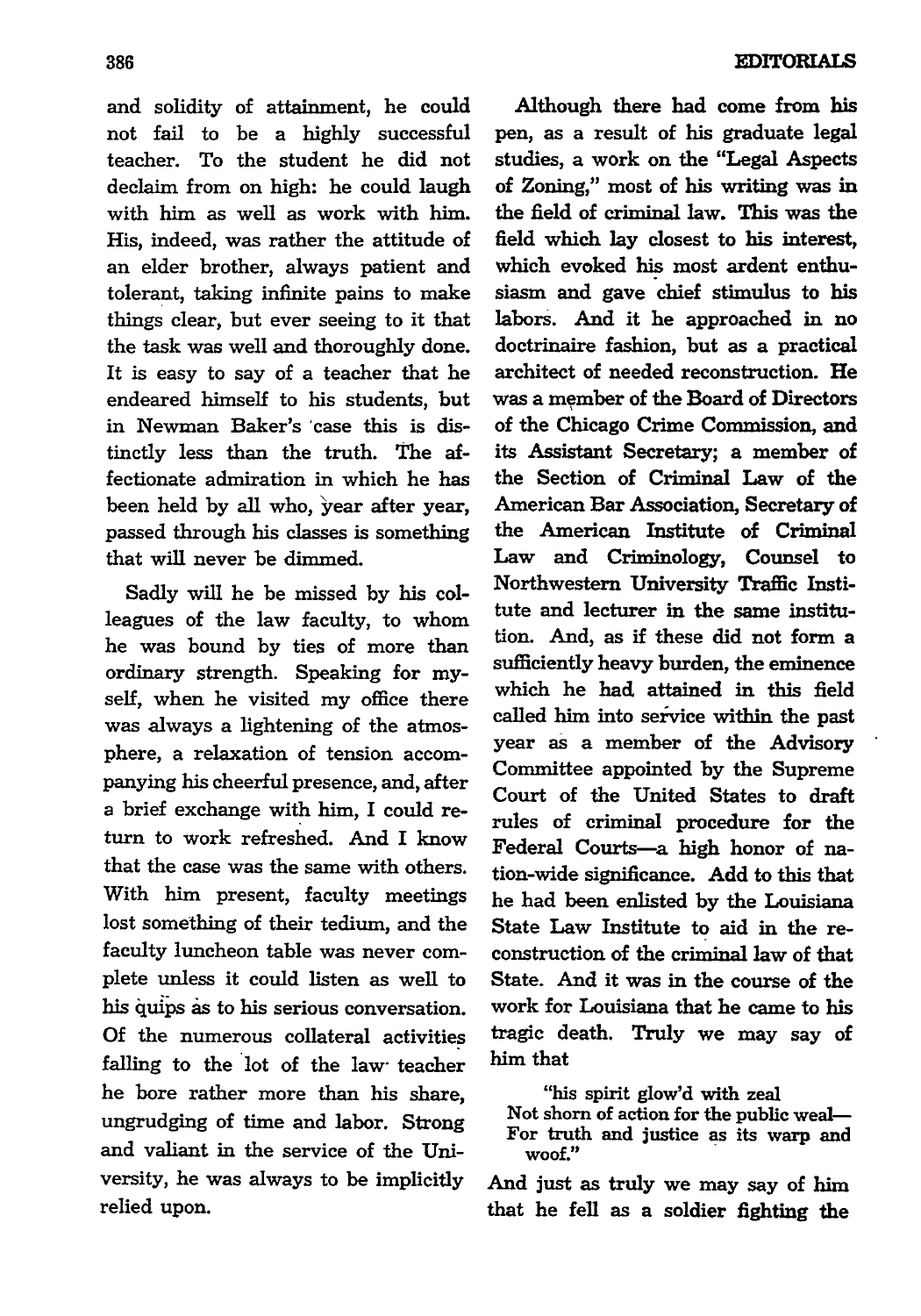battle of criminal law reform, as a martyr to the cause of civic righteousness.

Cut down thus in the flower of his career, in the full tide of his service to the University and the public, in the **full** tide, too, of that domestic happiness which he was so peculiarly fitted to embellish and enjoy, he has left a legacy of grief which time alone can assuage. Yet, while **we** unceasingly mourn his loss, we have abiding faith that the grave does not mean the end. Comfort, too, we take in the thought that he had made his impress upon the world in which he lived and had bettered it **by** his living. Something of him yet remains and will always remain here on earth. Passing, he has joined

"the choir invisible

Of those immortal dead who live again In minds made 'better by their presence: live

In pulses stirr'd to generosity,

- In deeds of daring rectitude, in scorn
- For miserable aims that end with self,
- In thoughts sublime that pierce the night like stars,
- And with their mild persistence urge man's search

For vaster issues."

Newman Freese Baker, blithe spirit, colleague and comrade, hail and farewell!

ROBERT WYxEss MILLAR.

## **"THE** WAR **-AND JUVENILE DELINQUENCY"**

In this Journal, Volume VIII, **1917- 1918,** pages **287-288,** is a note signed **by** Mr. Joel **D.** Hunter of Chicago, under the above title. It includes a quotation from the *London Times* for November **8, 1916,** indicating that the frequency of Juvenile Delinquency during three months ending February **29, 1916,** was considerably greater than during the corresponding period a year earlier. The increase was **53** percent in London, **62** percent in Birmingham and 21 percent in Liverpool.

In the same note is a paragraph from the Annual **(1916)** Report on Dependent and Delinquent Children for the province of Alberta showing an increase of **25** percent over the preceding year. A similar condition was said to obtain in other countries that were engaged in the World War, and it was attributed to the abnormal social conditions that were current at the time in the families and communities that were involved.

Moreover, in the Cook County (Chicago) Juvenile Court, says Mr. Hunter, there were 196 petitions for delinquent children filed in May, 1916, and 303 in May, 1917, just after the United States had entered the war-an increase of 54 percent in one year. Still further, according to the same authority, the petitions filed in May, 1917, were somewhat more than 30.5 percent in excess of the number filed only a month earlier.

"The only reason that can be given for this large increase," says Mr. Hunter, "is the excitement and restlessness since the beginning of the war. In Chicago industrial conditions are excellent. A **job** can be obtained by